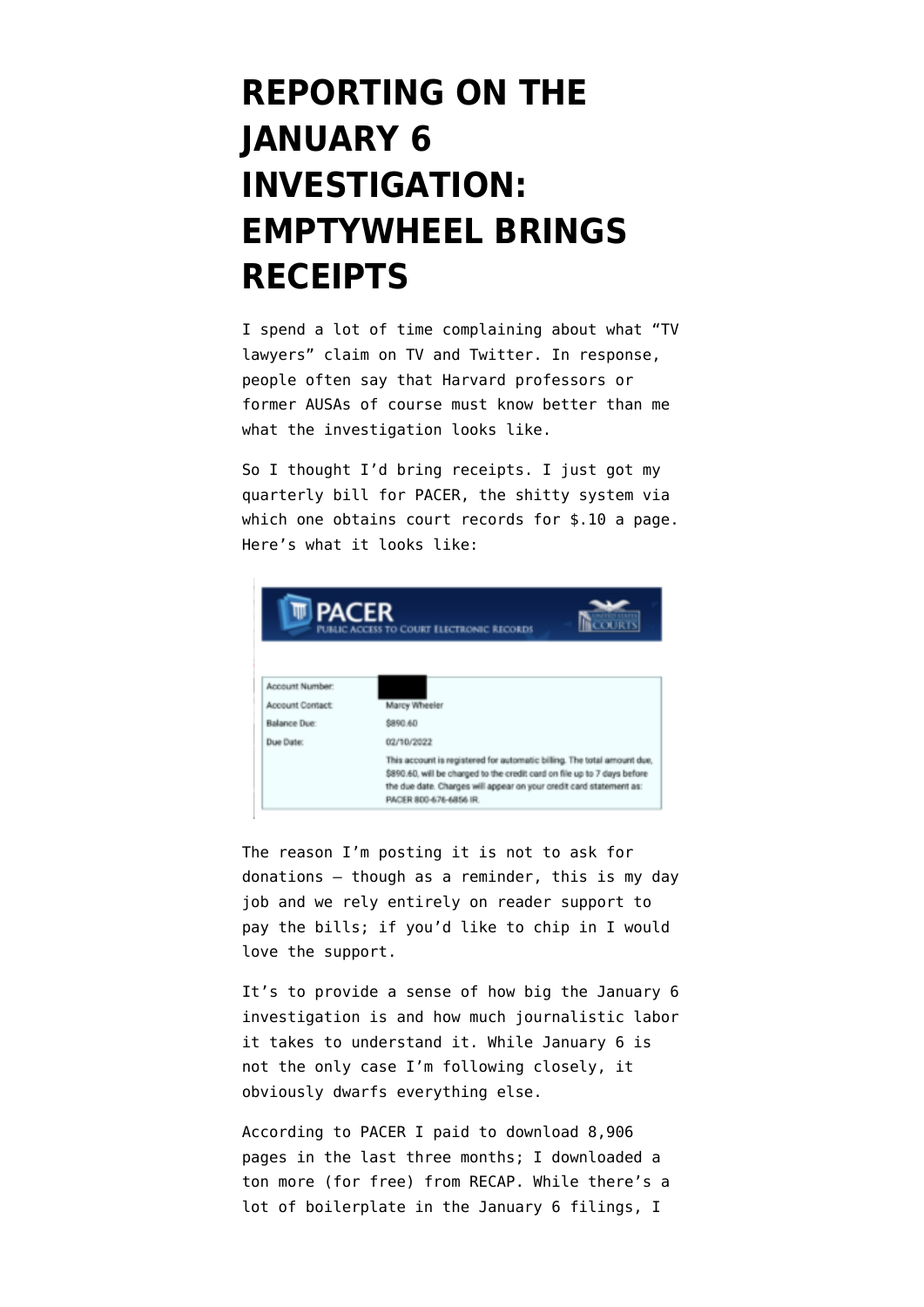read most of them fairly closely, some of them [very very closely.](https://www.emptywheel.net/2022/01/17/the-disappearing-willard-hotel-and-the-accused-seditionists-other-interlocutors/) I did all that while also following a goodly number of the court hearings in the investigation (because of COVID protocols, I can do that from Ireland).

There are only a handful of journalists who are covering the investigation with this kind of attention — though I imagine [Zoe Tillman,](https://www.buzzfeednews.com/article/zoetillman/january-6-prosecution-one-year) [Seamus](https://extremism.gwu.edu/Capitol-Hill-Cases) [Hughes](https://extremism.gwu.edu/Capitol-Hill-Cases), [Ryan Reilly](https://www.huffpost.com/entry/capitol-riot-online-sleuths-raybanterrorist-proud-boys-model_n_61e18c98e4b0d8b6656a4d2e), Politico collectively, and the rest of that handful have had huge PACER bills for the last year (Hughes *always* has huge PACER bills, because he spends hours extracting amazing stories from it, on all topics).

When TV lawyers tell you what there is or is not evidence in the January 6 investigation, you might ask them how many thousands of pages of court filings they read before they came to that conclusion. Because chances are very good they've read almost none of it.

## **Key January 6 posts**

[The Structure of the January 6 Assault: "I will](https://www.emptywheel.net/2022/01/13/the-structure-of-the-january-6-assault-i-will-settle-with-seeing-normies-smash-some-pigs-to-dust/) [settle with seeing \[normies\] smash some pigs to](https://www.emptywheel.net/2022/01/13/the-structure-of-the-january-6-assault-i-will-settle-with-seeing-normies-smash-some-pigs-to-dust/) [dust"](https://www.emptywheel.net/2022/01/13/the-structure-of-the-january-6-assault-i-will-settle-with-seeing-normies-smash-some-pigs-to-dust/)

[DOJ Is Treating January 6 as an Act of](https://www.emptywheel.net/2022/01/09/doj-is-treating-january-6-as-an-act-of-terrorism-but-not-all-january-6-defendants-are-terrorists/) [Terrorism, But Not All January 6 Defendants Are](https://www.emptywheel.net/2022/01/09/doj-is-treating-january-6-as-an-act-of-terrorism-but-not-all-january-6-defendants-are-terrorists/) [Terrorists](https://www.emptywheel.net/2022/01/09/doj-is-treating-january-6-as-an-act-of-terrorism-but-not-all-january-6-defendants-are-terrorists/)

[While TV Lawyers Wailed Impotently, DOJ Was](https://www.emptywheel.net/2022/01/18/reporting-on-the-january-6-investigation-emptywheel-brings-receipts/) [Acquiring the Communications of Sidney Powell,](https://www.emptywheel.net/2022/01/18/reporting-on-the-january-6-investigation-emptywheel-brings-receipts/) [Rudy Giuliani, and \(Probably\) Mark Meadows](https://www.emptywheel.net/2022/01/18/reporting-on-the-january-6-investigation-emptywheel-brings-receipts/)

[Why to Delay a Mark Meadows Indictment: Bannon](https://www.emptywheel.net/2022/02/07/why-to-delay-a-mark-meadows-indictment-bannon-is-using-his-contempt-prosecution-to-monitor-the-ongoing-january-6-investigation/) [Is Using His Contempt Prosecution to Monitor the](https://www.emptywheel.net/2022/02/07/why-to-delay-a-mark-meadows-indictment-bannon-is-using-his-contempt-prosecution-to-monitor-the-ongoing-january-6-investigation/) [Ongoing January 6 Investigation](https://www.emptywheel.net/2022/02/07/why-to-delay-a-mark-meadows-indictment-bannon-is-using-his-contempt-prosecution-to-monitor-the-ongoing-january-6-investigation/)

[The Eight Trump Associates Whom DOJ Is](https://www.emptywheel.net/2022/02/08/the-eight-trump-associates-whom-doj-is-investigating/) [Investigating](https://www.emptywheel.net/2022/02/08/the-eight-trump-associates-whom-doj-is-investigating/)

[January 6 Is Unknowable](https://www.emptywheel.net/2022/01/06/january-6-is-unknowable/)

["I'm Just There to Open the Envelopes:" The](https://www.emptywheel.net/2022/01/05/im-just-there-to-open-the-envelopes-the-select-committee-and-doj-investigations-have-converged-at-mike-pen/) [Select Committee and DOJ Investigations Converge](https://www.emptywheel.net/2022/01/05/im-just-there-to-open-the-envelopes-the-select-committee-and-doj-investigations-have-converged-at-mike-pen/)